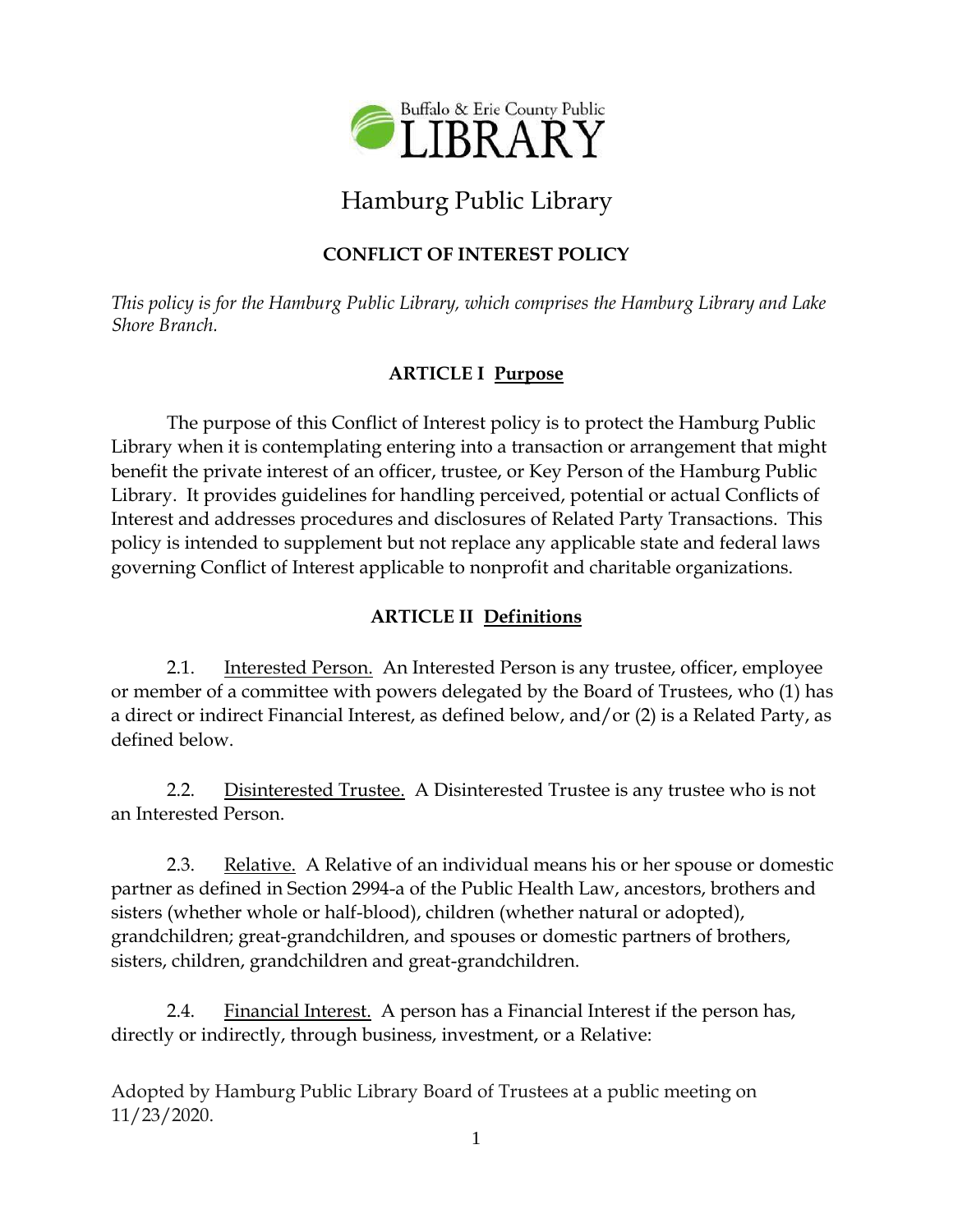(A) An ownership or investment interest in any entity with which the Hamburg Public Library has a transaction or arrangement;

(B) A compensation arrangement with the Hamburg Public Library or with any entity or individual with which the Hamburg Public Library has a transaction or arrangement, except for compensation payable to a Trustee of the Hamburg Public Library for service on the Board that is to be made available or provided to all Trustees of the Hamburg Public Library on the same or substantially similar terms; or

(C) A potential ownership or investment interest in, or compensation arrangement with, any entity or individual with which the Hamburg Public Library is negotiating a transaction or arrangement.

Compensation includes direct and indirect remuneration as well as gifts or favors that are not insubstantial.

2.5.Substantial Financial Interest. A Financial Interest in a Related Party Transaction is a "Substantial Financial Interest" if, in the discretion of the Board after giving due consideration to the material facts and circumstances of the Financial Interest as presented, the Board determines that such Financial Interest is substantial.

2.6.Related Party. A Related Party includes:

(A) any trustee, officer or Key Person of the Hamburg Public Library or any Affiliate of the Hamburg Public Library or any other person who exercises the powers of trustees, officers or Key Persons over the affairs of the Hamburg Public Library or any Affiliate of the Hamburg Public Library;

(B) any Relative of an individual described in clause (A) of this section;

or

(C) any entity in which any individual described in clauses (A) and (B)

of this section has a thirty-five percent or greater ownership or beneficial interest or, in the case of a partnership or professional corporation, a direct or indirect ownership interest in excess of five percent.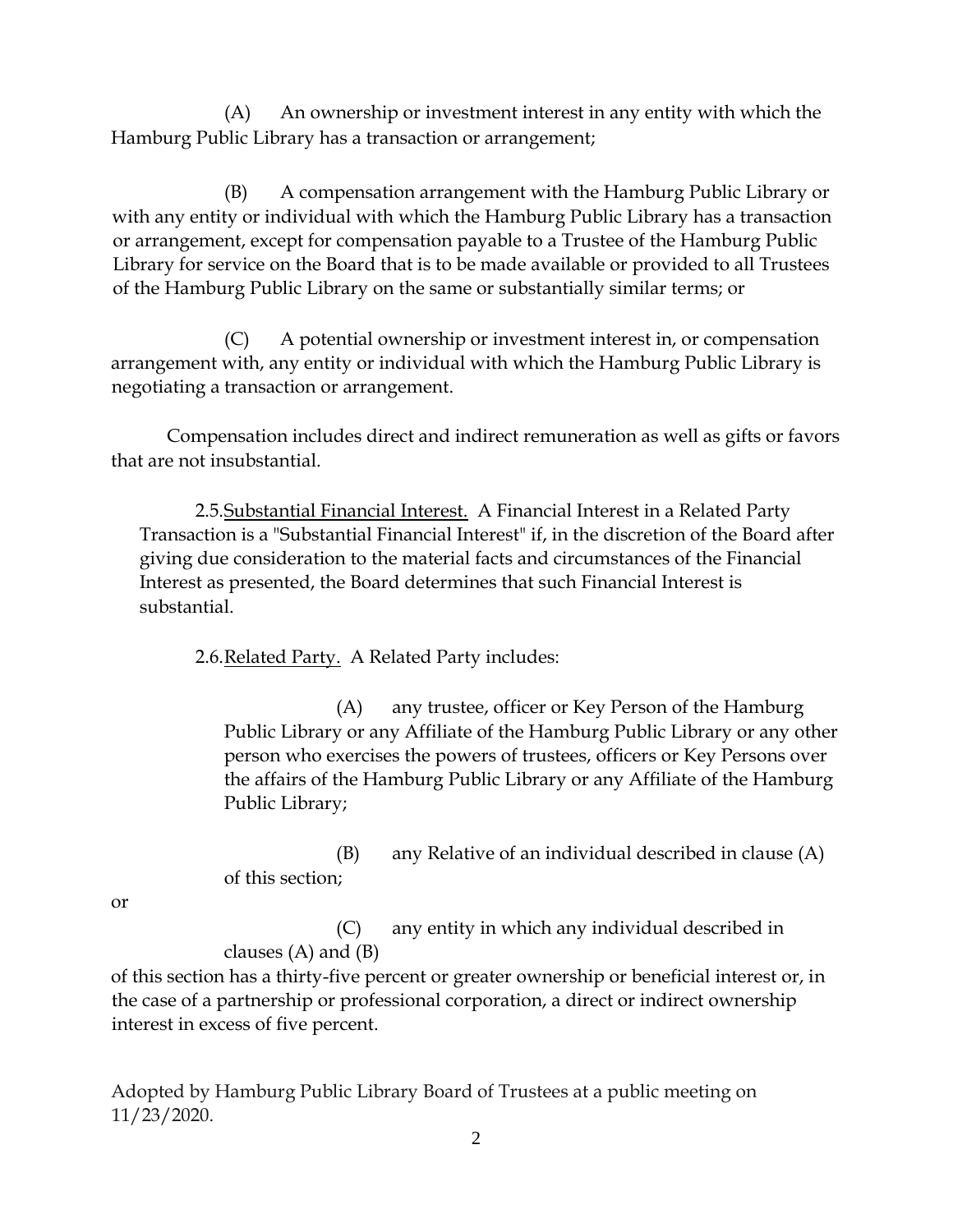2.7. Key Person. A Key Person means any person, other than a director or officer, whether or not an employee of the Hamburg Public Library, who:

> (A) has responsibilities, or exercises powers or influence over the Hamburg Public Library as a whole similar to the responsibilities, powers, or influence of directors and officers;

> > (B) manages the Hamburg Public Library, or a segment

of the Library that represents a substantial portion of its activities, assets, income or expenses; or

(C) alone or with others controls or determines a substantial portion of the Hamburg Public Library's capital expenditures or operating budget.

2.8. Affiliate of the Hamburg Public Library. An Affiliate of the Hamburg Public Library means any entity controlled by or in control of the Hamburg Public Library.

2.9. Related Party Transaction. A Related Party Transaction means any transaction, agreement or any other arrangement in which a Related Party has a Financial Interest and in which the Hamburg Public Library or any Affiliate of the Hamburg Public Library is a participant, except that a transaction shall not be a Related Party Transaction if:

(A) the transaction or the Related Party's Financial Interest in the transaction is de minimis;

(B) the transaction would not customarily be reviewed by the board or boards of similar organizations in the ordinary course of business and is available to others on the same or similar terms; or

(C) the transaction constitutes a benefit provided to a Related Party solely as a member of a class of beneficiaries that the Hamburg Public Library intends to benefit as part of the accomplishment of its mission, which benefit is available to all similarly situated members of the same class on the same terms.

2.10. Conflict of Interest. A Conflict of Interest exists if an outside interest or activity influences or appears to influence the ability of an individual to exercise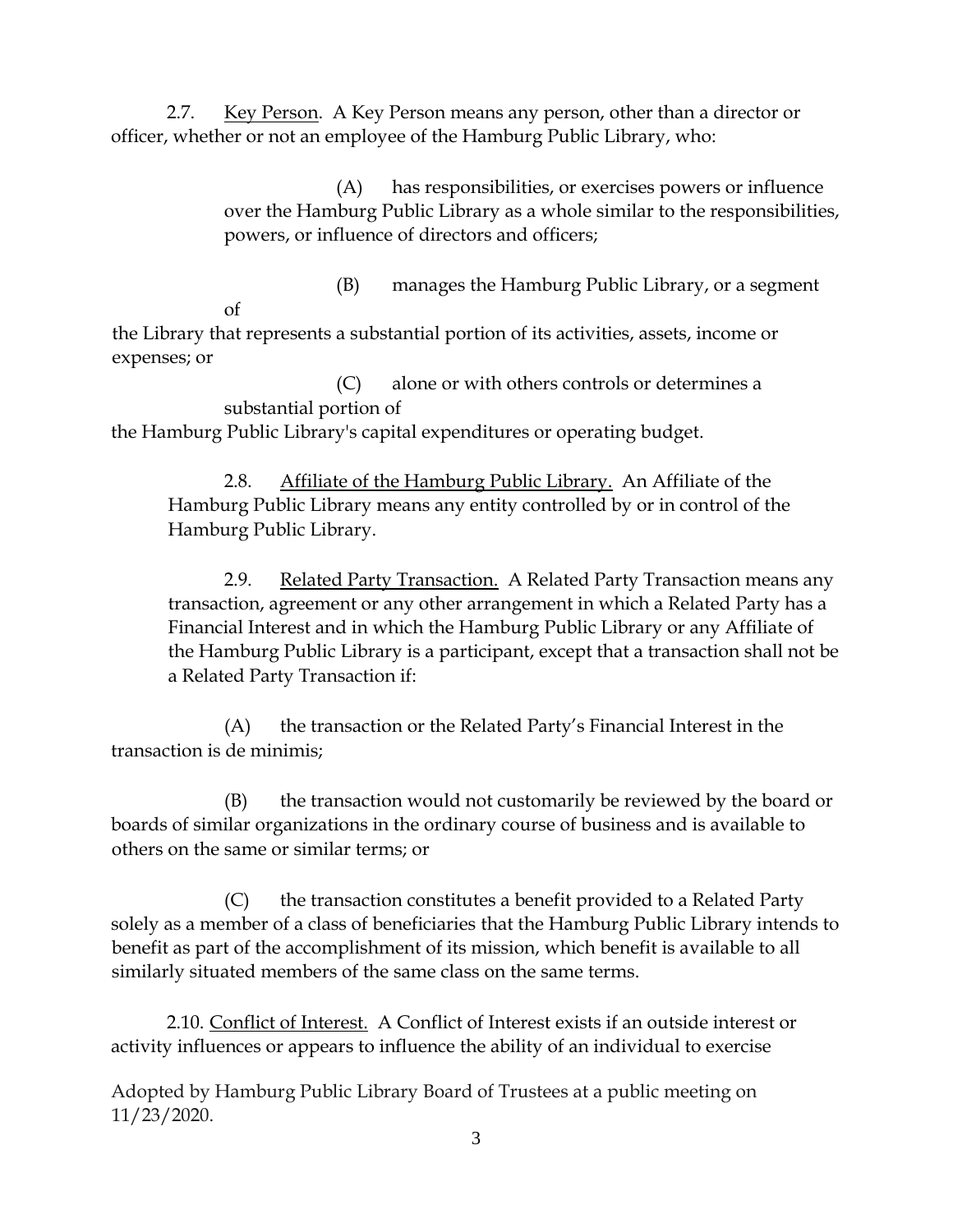objectivity or impair the individual's ability to perform his or her responsibility in the best interests of the Hamburg Public Library.

# **ARTICLE III Disclosure**

3.1. Initial Disclosure. Prior to the initial election of any trustee, officer, or member of a committee with powers delegated by the Board or hiring of any Key Person, the prospective trustee, officer, committee member, or Key Person shall complete, sign and submit to the Board of Trustees a written Disclosure Statement, attached as Appendix A, identifying, to the best of his or her knowledge, the following information:

(A) any entity of which such prospective trustee, officer, committee member, or Key Person is an officer, trustee, member, owner (either as a sole proprietor or a partner), or employee and with which the Hamburg Public Library has a relationship; and

(B) any transaction in which the Hamburg Public Library is a participant and in which the prospective trustee, officer, committee member, or Key Person might have a Financial Interest that may give rise to a Conflict of Interest or Related Party Transaction.

3.2. Annual Disclosure. Each trustee officer, member of a committee with powers delegated by the Board of Trustees, and Key Person shall annually submit to the Board of Trustees the written Disclosure Statement, attached as Appendix A, in which such person:

(A) identifies, to the best of his or her knowledge, the information specified in Paragraphs (A) and (B) of Section 3.1 of this Article;

(B) affirms that he or she has received a copy of the Conflict of Interest policy, read and understands the policy, agrees to comply with the policy, and understands the Hamburg Public Library is charitable and in order to maintain its federal tax exemption it must engage primarily in activities which accomplish one or more of its tax-exempt purposes.

3.3. Continuing Duty to Disclose. In connection with any actual or possible Conflict of Interest or Related Party Transaction which may arise in the ordinary course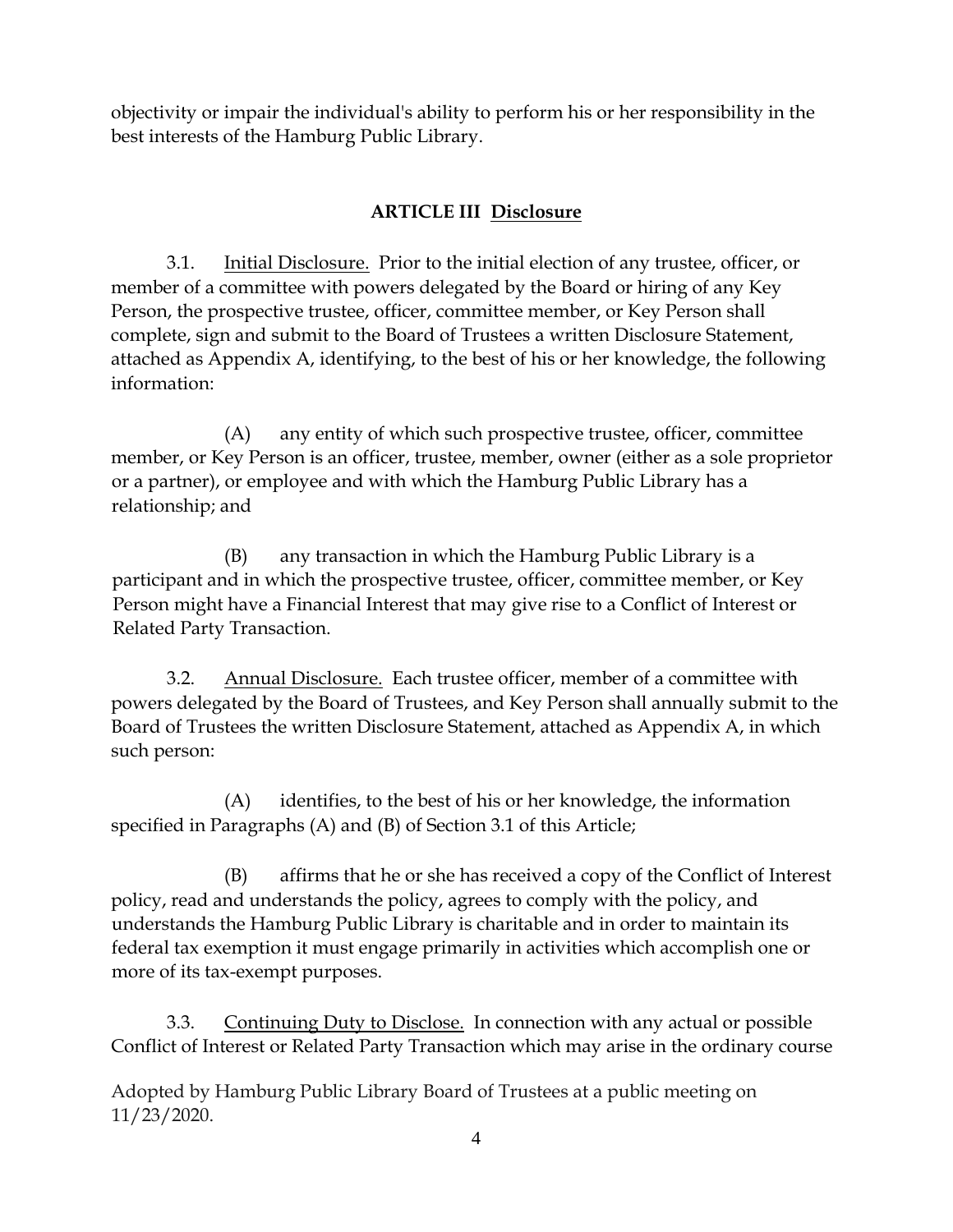of the year and within Board or committee meetings, an Interested Person must disclose the existence of the Financial Interest and be given the opportunity to disclose all material facts to the Board of Trustees. Such disclosure may be made in a written statement or orally at a meeting of the Board, provided that such oral disclosure must be documented in the minutes of the meeting at which such disclosure is made and given to the Board of Trustees for review in accordance with Article IV, Section 4.2.

#### **ARTICLE IV General Procedures**

#### 4.1. General Prohibitions.

and all

(A) An Interested Person is precluded from being present at or participating in any Board or committee deliberation or vote related to the transaction or arrangement giving rise to a Conflict of Interest or Related Party Transaction. Notwithstanding the foregoing, the Board of Trustees, may request that an Interested Person present information to the Board prior to the commencement of deliberations or voting relating thereto.

(B) An Interested Person shall not directly or indirectly attempt to influence improperly the deliberation or voting on the transaction or arrangement giving rise to the conflict.

#### 4.2. Determining Whether a Conflict of Interest or Related Party Transaction Exists.

(A) After the Interested Person's disclosure of the existence of

material facts relating to his or her Financial Interest as required under Article III, and after any discussion among the remaining members of the Board of Trustees and the Interested Person regarding the facts and circumstances of the Financial Interest, the Board of Trustees shall discuss and make a decision as to each of the determinations required by Paragraphs (C) and (D) of this Section 4.2. Alternatively, if the existence of the Financial Interest initially arises at a meeting of the Board of Trustees, then the Board of Trustees can directly make the determinations required provided the Interested Person leaves the meeting while the remaining members of the Board of Trustees discusses the information disclosed.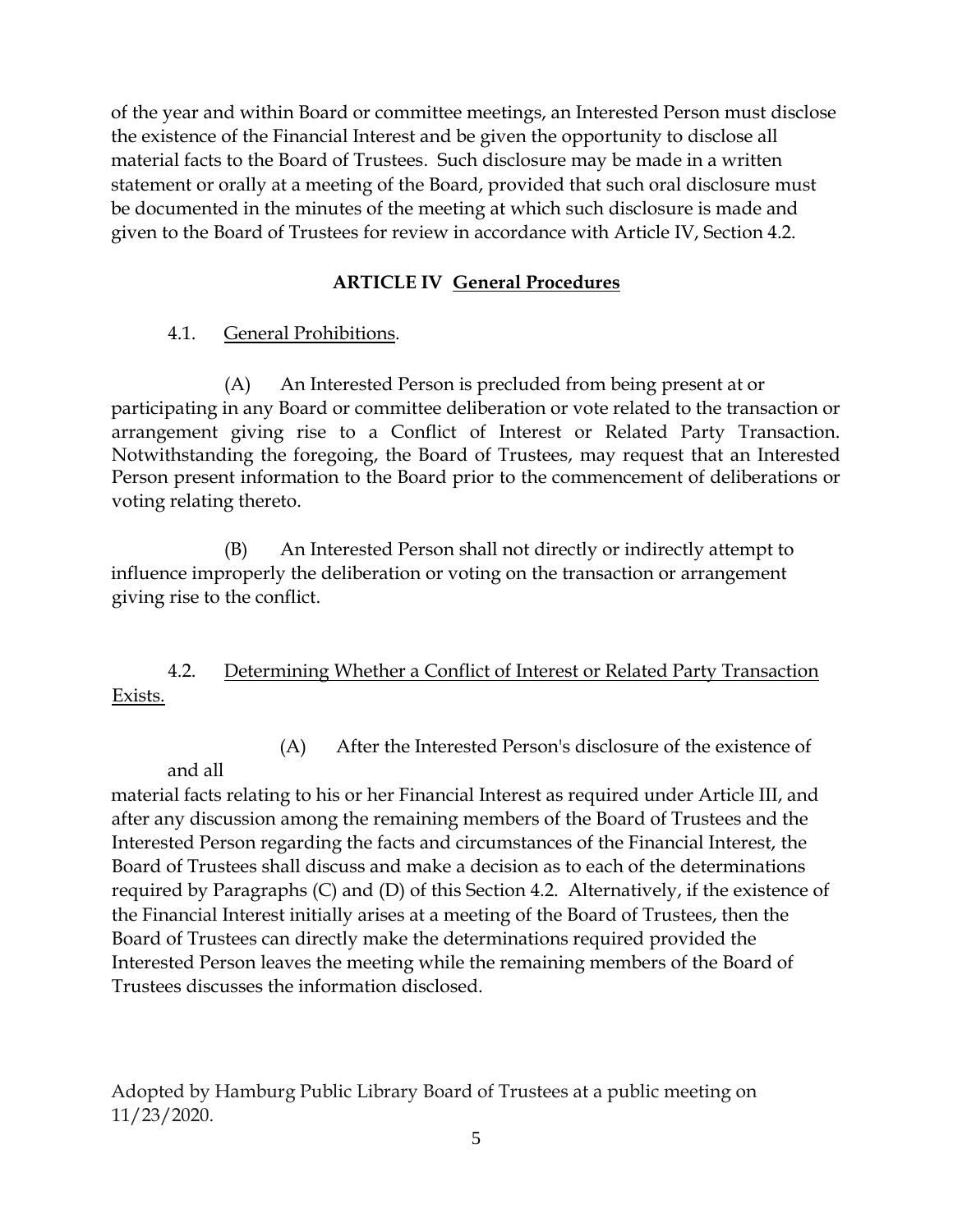(B) Upon due discussion and consideration, the Board shall make each of the determinations required by Paragraphs (C) and (D) of this Section 4.2.

(C) Upon discussion, the remaining Board members shall decide

document in the meeting minutes if the transaction or arrangement constitutes a Related Party Transaction as defined in Article II, Section 2.9. If so, then the Board of Trustees must also determine and document in the meeting minutes whether the Related Party has a Substantial Financial Interest, as defined in Article II, Section 2.5, in the proposed Related Party Transaction. Regardless of whether or not the Financial Interest is a Substantial Financial Interest, a Related Party Transaction is subject to the procedures set forth in Article V.

(D) If the transaction or arrangement does not constitute a Related Party Transaction as defined in Article II, Section 2.9, then the remaining Board members in their discretion shall decide if a Conflict of Interest, as defined in Article II, Section 2.10, exists nonetheless, after giving due consideration to the material facts and circumstances presented. If the Board determines that the transaction or arrangement involves a Conflict of Interest, then such transaction or arrangement is subject to the procedures set forth in Article V.

### **ARTICLE V Procedures for Addressing Conflicts of Interest & Related Party Transactions.**

5.1. Consideration of Alternatives.

and

(A) If the transaction or arrangement is a Related Party Transaction in which the Related Party has a Substantial Financial Interest, then consideration of alternatives in accordance with this section is mandatory. For Conflicts of Interest, consideration of alternatives is within the discretion of the Board of Trustees. After disclosure and discussions with the Interested Person, the Board of Trustees may appoint a Disinterested Trustee or committee of Disinterested Trustees to investigate alternatives to the proposed transaction or arrangement. Alternatives must be presented to the Board of Trustees and must be documented in the minutes of the meeting at which the determination is made.

Adopted by Hamburg Public Library Board of Trustees at a public meeting on 11/23/2020. (B) If alternatives are investigated and presented to the Board, then after exercising due diligence and giving due consideration for any such alternative transactions presented, the Board of Trustees shall determine whether the Hamburg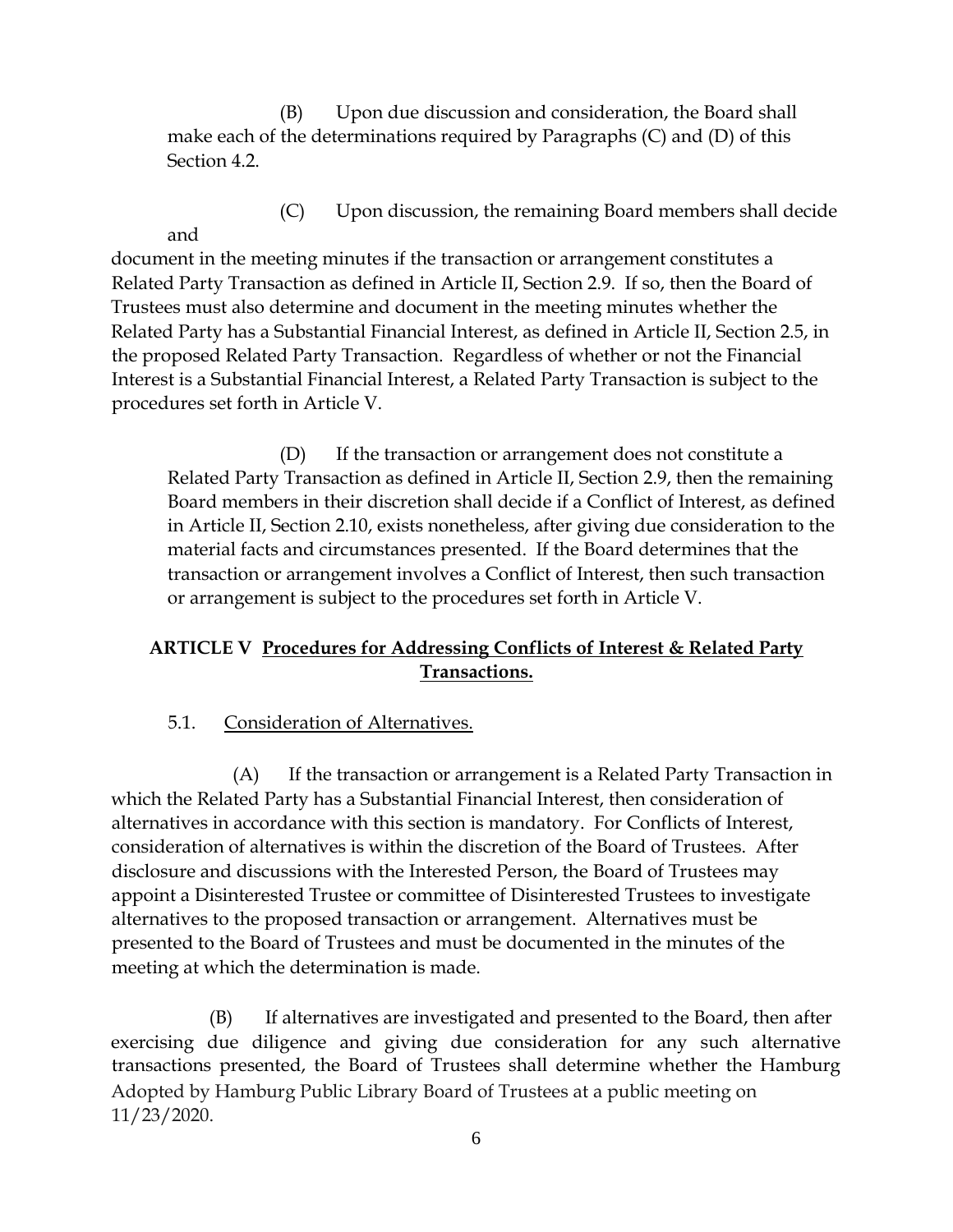Public Library can obtain with reasonable efforts a more advantageous transaction or arrangement from a person or entity that would not give rise to a Conflict of Interest or Related Party Transaction.

### 5.2. Board Decision.

(A) If alternatives are considered, whether mandatory or discretionary, and if the Board of Trustees determines that a more advantageous transaction or arrangement is not reasonably possible under circumstances not producing a Conflict of Interest or Related Party Transaction, the Board of Trustees shall determine by a majority vote of the Board whether the transaction or arrangement is in the Hamburg Public Library's best interest, for the Hamburg Public Library's own benefit, and whether it is fair and reasonable.

(B) In conformity with the above determination, in accordance with the Hamburg Public Library's bylaws, the Board of Trustees shall make its decision as to whether to enter into the transaction or arrangement.

(C) If the transaction or arrangement involves a Related Party Transaction in which the Related Party has a Substantial Financial Interest, then a majority of the Board members present at the meeting is required to approve such transaction.

5.3. Documentation Required. In connection with all actual or possible Conflicts of Interest and Related Party Transactions, the Board of Trustees shall document in the minutes of the meeting at which such determinations are made the following:

(A) The names of the persons who disclosed or otherwise were found to have a Financial Interest in connection with an actual or possible Conflict of Interest or Related Party Transaction, the nature of the Financial Interest, any action taken to determine whether a Conflict of Interest or Related Party Transaction was present, and the Board's decision as to whether a Conflict of Interest, Related Party Transaction or Substantial Financial Interest in a Related Party Transaction in fact existed.

(B) The names of the persons who were present for discussions and votes relating to the transaction or arrangement, the content of the discussions at the meeting regarding the proposed transaction or arrangement, including the alternatives to the proposed transaction or arrangement considered, if any.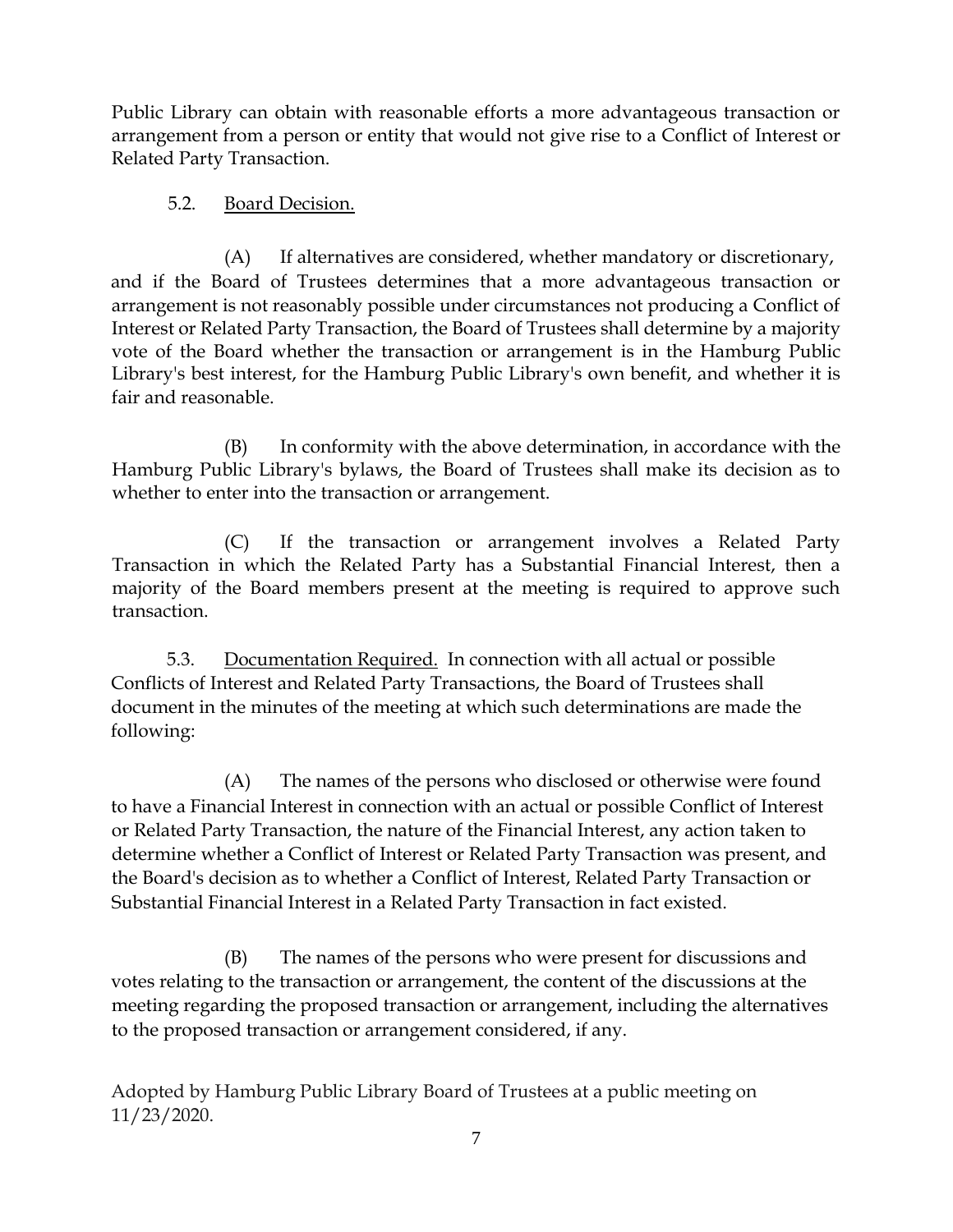(C) The determination as to whether the transaction or arrangement is fair, reasonable and in the Hamburg Public Library's best interest.

(D) The determination as to whether to enter into the transaction or arrangement which gives rise to the Conflict of Interest or Related Party Transaction. If the Board of Trustees approves a Related Party Transaction in which the Related Party has a Substantial Financial Interest, then the minutes must also include the basis for such approval.

(E) A record of any votes taken in connection with the proceedings.

#### **ARTICLE VI Oversight & Reviews**

6.1. Oversight Responsibility. The Board of Trustees, as defined in the Hamburg Public Library's bylaws, shall oversee the adoption of, implementation of, and compliance with this Conflict of Interest policy in accordance with the procedures contained herein and within the process and authority granted under the Bylaws.

#### 6.2. Violation of the Conflict of Interest Policy.

(A) If the Board of Trustees has reasonable cause to believe a trustee, officer or Key Person has failed to disclose an actual or possible Conflict of Interest or Related Party Transaction, it shall inform such person of the basis for such belief and afford such person an opportunity to explain the alleged failure to disclose.

(B) If, after hearing the response of the trustee, officer or Key Person and after making further investigation as warranted by the circumstances, the Board of Trustees determines that the trustee, officer or Key Person has failed to disclose an actual or possible Conflict of Interest or Related Party Transaction, it shall take appropriate disciplinary and corrective action, up to and including dismissal or termination, and referral to the New York State Board of Regents for possible removal of a trustee, pursuant to New York State Education Law Section 226.

6.3. Periodic Reviews. To ensure the Hamburg Public Library operates in a manner consistent with its charitable purposes and does not engage in activities that could jeopardize its tax-exempt status, the Board shall conduct periodic reviews. The periodic reviews shall, at a minimum, include the following subjects:

(A) Whether compensation arrangements and benefits are reasonable,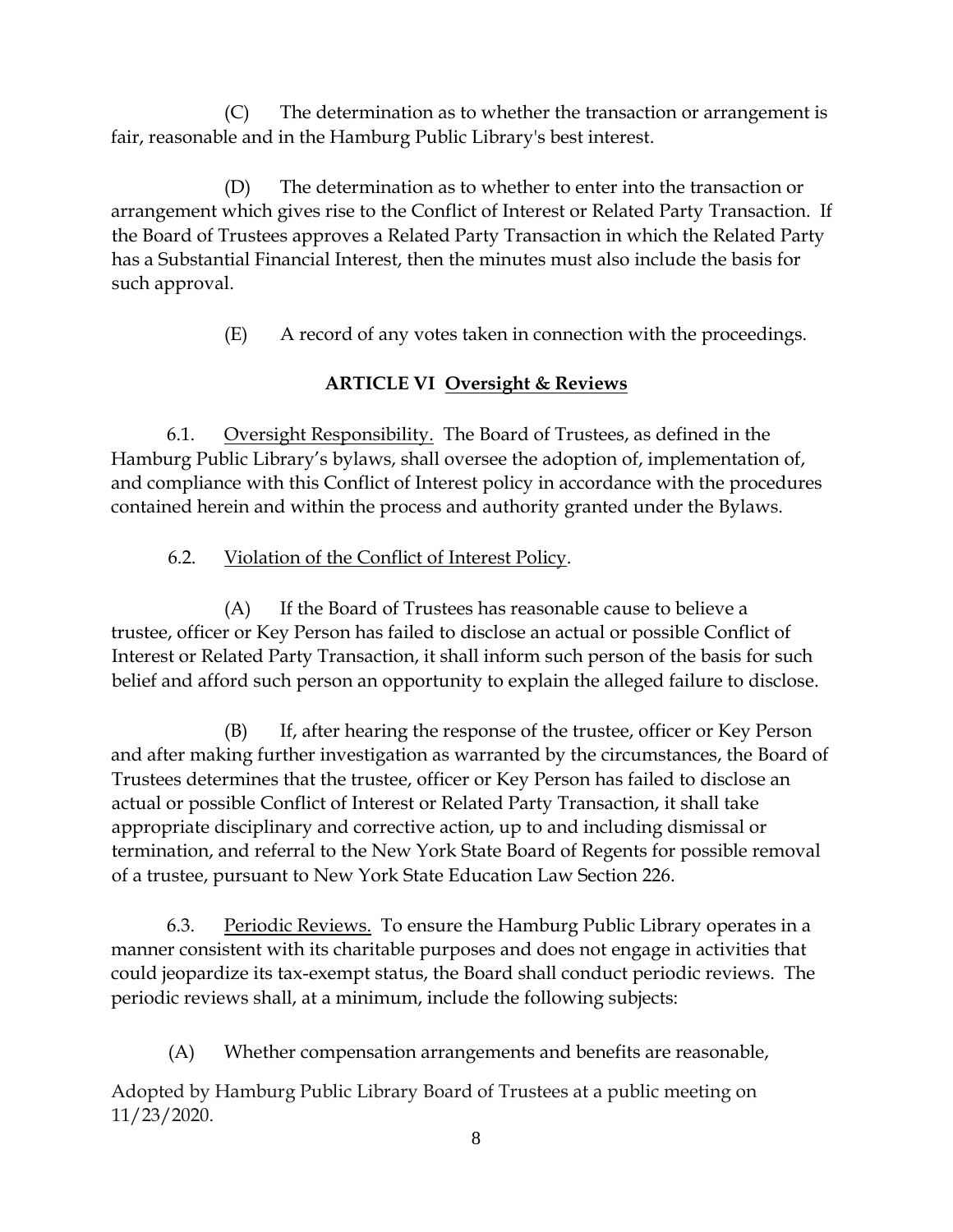based on competent survey information, and the result of arm's length bargaining.

(B) Whether partnerships, joint ventures, and arrangements with management organizations conform to the Hamburg Public Library's written policies, are properly recorded, reflect reasonable investment or payments for goods and services, further charitable purposes and do not result in impermissible or excessive benefit.

6.4. Use of Outside Experts. When conducting the periodic reviews as provided for in Article VI, Section 6.3, the Hamburg Public Library may, but need not, use outside advisors. If outside experts are used, their use shall not relieve the Board of Trustees of its responsibility for ensuring periodic reviews are conducted.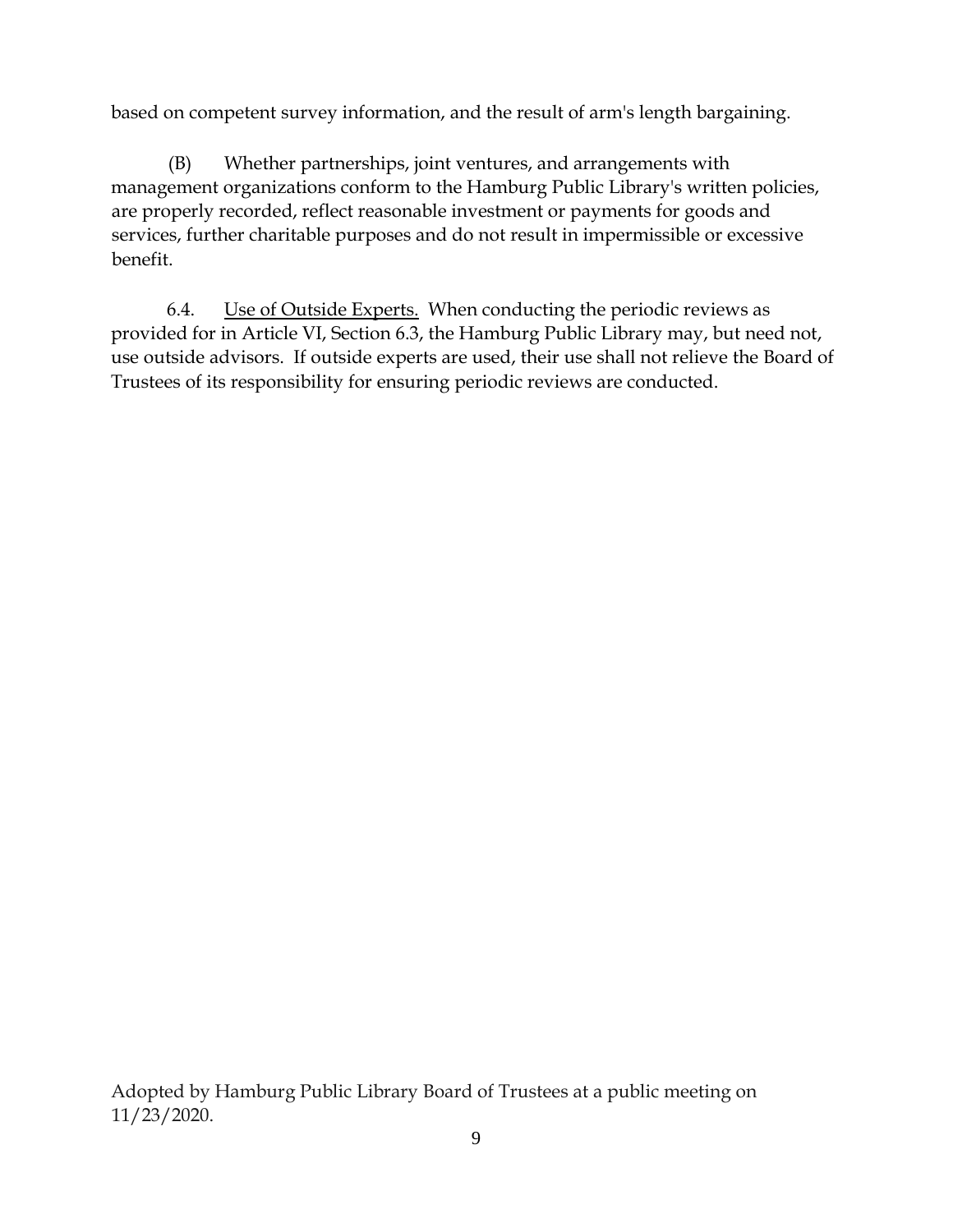# Appendix A

# **DISCLOSURE STATEMENT OF THE HAMBURG PUBLIC LIBRARY**

The undersigned, being a trustee, officer, or Key Person of the Hamburg Public Library, hereby acknowledges and confirms the following:

(1) I have received, read and understand the Hamburg Public Library's Conflict of Interest Policy in effect as of the date written below, and I agree to comply with the Conflict of Interest Policy.

(2) I understand that the Hamburg Public Library is charitable and in order to maintain its federal tax exemption it must engage primarily in activities which accomplish one or more of its tax-exempt purposes.

(3) **Personal Interests & Relationships.** I am an officer, director, trustee, member, owner (either as a sole proprietor or a partner), or an employee of the following entities with which the Hamburg Public Library has a relationship: *[If none, please write "None." If such interests exist, please specify the capacity in which you hold such an interest (for example, employee, director, or owner). If an owner, please specify your percentage ownership).]* 

\_\_\_\_\_\_\_\_\_\_\_\_\_\_\_\_\_\_\_\_\_\_\_\_\_\_\_\_\_\_\_\_\_\_\_\_\_\_\_\_\_\_\_\_\_\_\_\_\_\_\_\_\_\_\_\_\_\_\_\_\_\_\_\_\_\_\_\_\_\_\_\_\_\_\_\_\_ \_\_\_\_\_\_\_\_\_\_\_\_\_\_\_\_\_\_\_\_\_\_\_\_\_\_\_\_\_\_\_\_\_\_\_\_\_\_\_\_\_\_\_\_\_\_\_\_\_\_\_\_\_\_\_\_\_\_\_\_\_\_\_\_\_\_\_\_\_\_\_\_\_\_\_\_\_ \_\_\_\_\_\_\_\_\_\_\_\_\_\_\_\_\_\_\_\_\_\_\_\_\_\_\_\_\_\_\_\_\_\_\_\_\_\_\_\_\_\_\_\_\_\_\_\_\_\_\_\_\_\_\_\_\_\_\_\_\_\_\_\_\_\_\_\_\_\_\_\_\_\_\_\_\_ \_\_\_\_\_\_\_\_\_\_\_\_\_\_\_\_\_\_\_\_\_\_\_\_\_\_\_\_\_\_\_\_\_\_\_\_\_\_\_\_\_\_\_\_\_\_\_\_\_\_\_\_\_\_\_\_\_\_\_\_\_\_\_\_\_\_\_\_\_\_\_\_\_\_\_\_\_

(4) **Interests & Relationships of Relatives**. A Relative (spouse or domestic partner, ancestors, brothers and sisters (whether whole or half blood), children (whether natural or adopted), grandchildren; great-grandchildren, and spouses or domestic partners of brothers, sisters, children, grandchildren and great-grandchildren) of mine is an officer, director, trustee, member, owner (either as a sole proprietor or a partner), or an employee of the following entities with which the Hamburg Public Library has a relationship: *[If none, please write "None." If such interests exist, please specify the Relative (for example, sibling or spouse) and the Relative's position (for example, employee, director, or owner). If an owner, please specify the percentage ownership).]* 

\_\_\_\_\_\_\_\_\_\_\_\_\_\_\_\_\_\_\_\_\_\_\_\_\_\_\_\_\_\_\_\_\_\_\_\_\_\_\_\_\_\_\_\_\_\_\_\_\_\_\_\_\_\_\_\_\_\_\_\_\_\_\_\_\_\_\_\_\_\_\_\_\_\_\_\_\_ \_\_\_\_\_\_\_\_\_\_\_\_\_\_\_\_\_\_\_\_\_\_\_\_\_\_\_\_\_\_\_\_\_\_\_\_\_\_\_\_\_\_\_\_\_\_\_\_\_\_\_\_\_\_\_\_\_\_\_\_\_\_\_\_\_\_\_\_\_\_\_\_\_\_\_\_\_ \_\_\_\_\_\_\_\_\_\_\_\_\_\_\_\_\_\_\_\_\_\_\_\_\_\_\_\_\_\_\_\_\_\_\_\_\_\_\_\_\_\_\_\_\_\_\_\_\_\_\_\_\_\_\_\_\_\_\_\_\_\_\_\_\_\_\_\_\_\_\_\_\_\_\_\_\_ \_\_\_\_\_\_\_\_\_\_\_\_\_\_\_\_\_\_\_\_\_\_\_\_\_\_\_\_\_\_\_\_\_\_\_\_\_\_\_\_\_\_\_\_\_\_\_\_\_\_\_\_\_\_\_\_\_\_\_\_\_\_\_\_\_\_\_\_\_\_\_\_\_\_\_\_\_